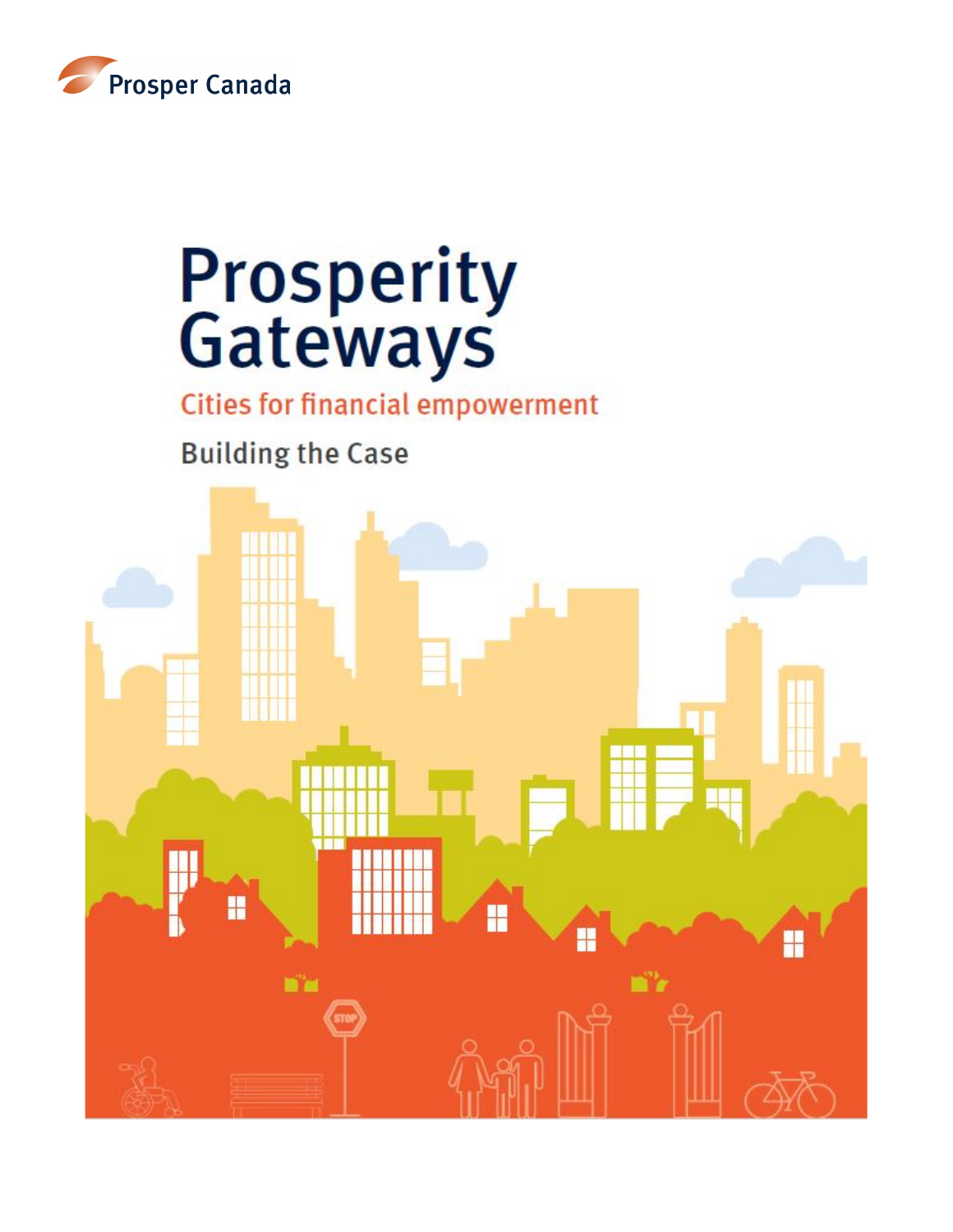# **PROSPERITY GATEWAYS – CITIES FOR FINANCIAL EMPOWERMENT**

The Prosperity Gateways - Cities for Financial Empowerment (CFE) initiative helps city governments reduce poverty by building financial help into city services used by residents with low incomes.

## **WHY WE NEED COMMUNITY FINANCIAL HELP SERVICES**

**Financial vulnerability is a growing problem but there are currently few places low and modest income Canadians can turn to for expert hands-on help** when urgent financial problems hit. People may need assistance building money management skills, accessing income benefits, tackling debt, or finding ways to save for emergencies. Additionally, being able to focus on longer- term goals, and accessing safe and affordable financial products is also imperative. Mainstream financial service providers tailor products and services for middle and higher income Canadians, while public and nonprofit service providers often lack the mandate, funding and expertise to help clients with their financial problems.

## **WHY PROSPERITY GATEWAYS IS THE SOLUTION**

**Experience in U.S. cities suggests that expanding the number, scope and reach of financial empowerment supports through city-wide integration into key programs serving low-income residents can deliver even greater impact against cities' poverty reduction goals.** Specifically, research evidence indicates that when financial empowerment supports (e.g. financial coaching and tax filing and benefit assistance) are integrated into other services, this produces a "*super vitamin"* effect – boosting program outcomes and success rates, as well as participant financial outcomes. This effect has been seen in employment, housing, homelessness, home ownership, health care, employment and training, family self- sufficiency and small business programs.

**This U.S. evidence is reinforced by the success of 14 community pilots across Canada that boosted the incomes of over 85,000 Canadians with low incomes by over \$142 million in 2018 alone**, in addition to building their financial capability and generating other positive financial outcomes.

## **WHAT THE EVIDENCE SAYS**

## **Financial counselling**

**1. The Financial Empowerment Center (FEC) Initiative in New York City provides free, oneon-one financial counselling as a municipal service. The Cities for Financial Empowerment Fund (CFE Fund) partnered with five other U.S. cities to see how, and if, this model could be successfully replicated. [i](#page-14-0)**

The initiative sought to establish quality Financial Empowerment Center services *and* to sustain FECs as a public service through public funding. In each city, the local government contracted with a nonprofit partner (or partners) to deliver counseling services.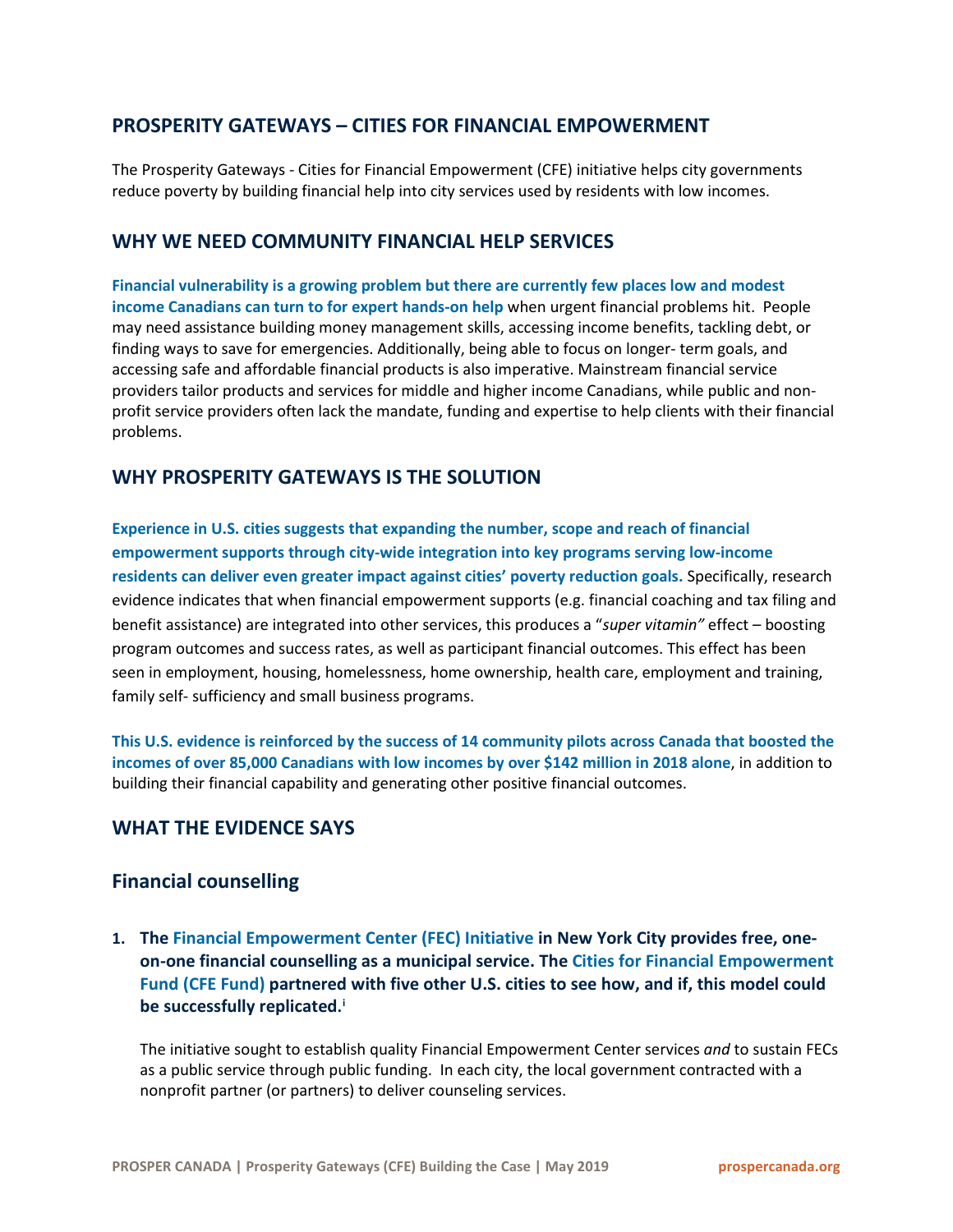## **Counseling efforts and results – banking, credit, debt, and savings – were tracked:**

- 22,000+ individuals sought financial counseling
- Average annual incomes were just over \$21,000
- Participants were challenged by high housing costs and low savings
- $\bullet$  5,305 FEC clients achieved 14,493 financial outcomes over the 30 month evaluation period
- These participants reduced their personal debt by \$22.5M and increased savings by \$2.7M.

## **The study also examined participant psycho-social outcomes.** FEC clients reported that:

- Opening a bank account, improving credit, reducing debt, or increasing savings made an important difference in their lives.
- They were able to improve their housing and business conditions, access more financial products, and stick to their budgets.
- Financial counseling and improving their financial situations:
	- . Helped them discuss money more effectively with spouses and children
	- . Reduced their stress and improved their emotional health
	- . Built their confidence and self-efficacy
	- . Enabled them to develop decision-making and negotiating skills.

Both counselors and focus group participants reported that FEC services gave them a "finances toolbox"—a variety of knowledge and skills that empowered them to navigate complex financial issues and solve financial problems.

## **The initiative also had important impacts on participating cities:**

- All reported that the FEC initiative changed the way they approached anti-poverty programs.
- Each identified and committed public dollars to sustain FEC services beyond the CFE Fund grant
- Three of the five cities opened Offices of Financial Empowerment or similar municipal entities to support and oversee FEC and additional city-led financial empowerment efforts.

# **Financial coaching**

Collins, Baker, and Gorey (2007)<sup>[ii](#page-14-1)</sup> contains the earliest comprehensive description of financial coaching. The authors identified four fundamental elements of coaching: future-orientation, collaboration, ongoing practice of behaviors, and client-driven goal setting. Current evaluations and assessments of financial coaching suggest that:<sup>[iii](#page-14-2)</sup>

- **•** Participating in coaching is associated with increases in forming and achieving goals, along with increases in goal confidence (self-efficacy).
- **•** Coaching is associated with increases in budgeting and savings for clients with goals in those areas.
- **•** Coaching clients focused on paying down debt can successfully reduce their debt levels.
- **•** Some coaching clients improve their credit scores.

## **1. NeighborWorks America (2013) and the Citi Foundation partnered on the Financial Capability Demonstration Project, which involved 30 financial coaching programs. The**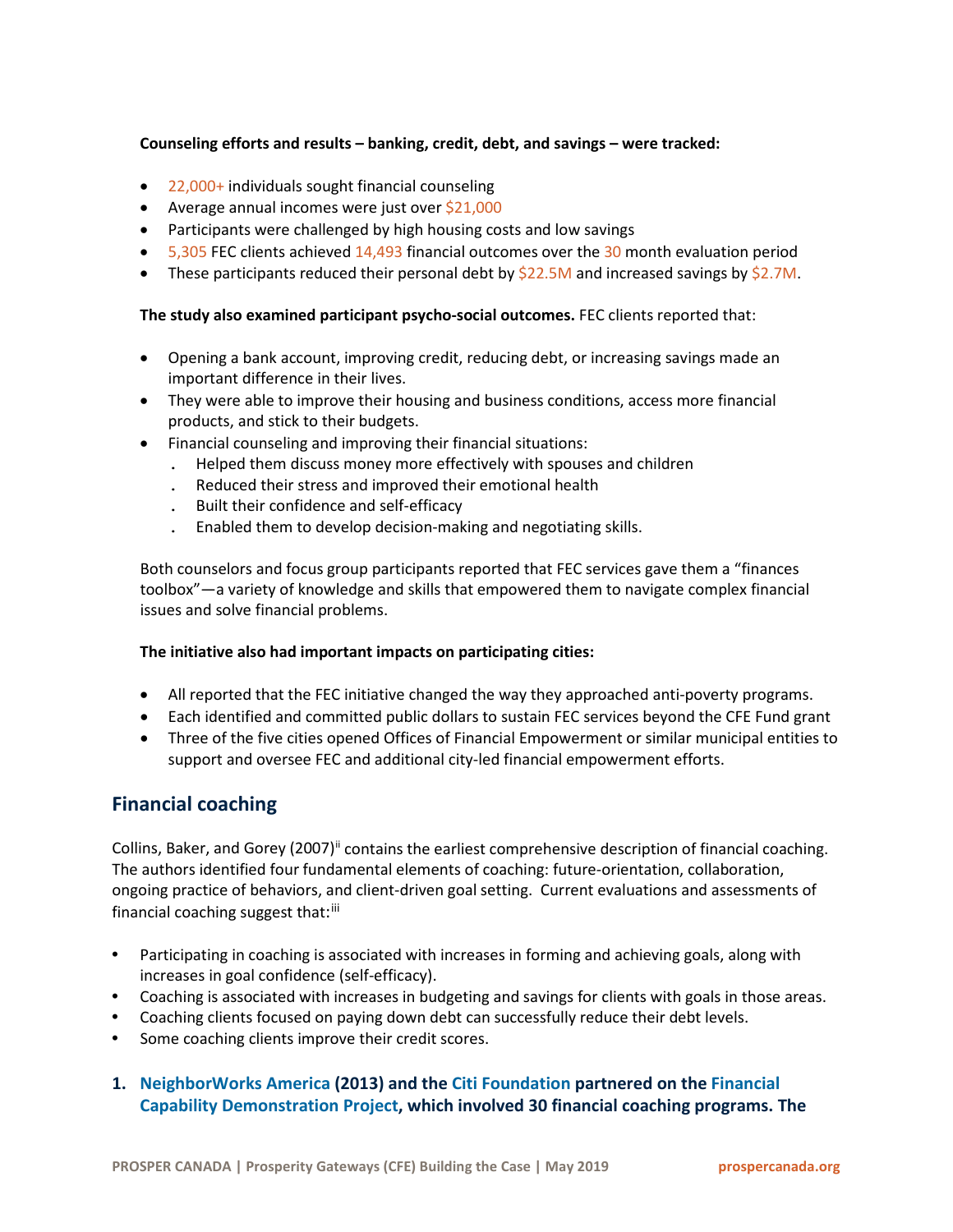**project assessed the effectiveness of financial coaching** and generated insights and recommendations for successful financial coaching delivery. The project started with course development and the training of practitioners, and later culminated with an evaluation of coaching offered by the participating community-based organizations. In a study of a subset of clients in the demonstration, more than one-half of clients who reported no savings at the start of services reported some savings after participating in coaching, resulting in median savings of \$668. Additionally, clients experienced an average increase in their FICO scores of 59 points. Clients who participated in coaching for a longer period of time were more likely to see increases in their credit scores. Almost two-thirds of clients who reported feeling stressed about their financial situations when they began coaching no longer felt that way after participating in coaching and related programs offered through the project.<sup>[iv](#page-14-3)</sup>

- **2. The Center for Economic Progress (CEP) released a 2015 report highlighting early findings of its Progress Program. The 8-week pilot program launched in 2014 with 40 coaching clients paired with 40 trained volunteer coaches.** Clients met with their coaches once a week for 8 weeks. Clients were eligible for a match of up to \$500 for savings- and debt-related goal achievement. Retention rates among both coaches and clients were strong, 93% and 95%, respectively. Comparisons of client savings and debt at baseline and after completing the program indicate that participants saved an average of  $$657$  and paid down an average of  $$1,019$  in debt. Changes in attitudes were also documented, with clients' confidence increasing in areas related to seven financial behaviors (e.g., using a checking account, tracking spending, saving money regularly). Clients reported engaging in positive financial behaviors more often following the program. These results held up on a follow-up sur[v](#page-14-4)ey administered six months after the program.<sup>v</sup>
- **3. In the most rigorous evaluation of financial coaching to date, the Urban Institute evaluated coaching outcomes at two organizations, The Financial Clinic in New York City and Branches of Miami, FL** (Theodos, et al. 2015). This evaluation was the first randomized controlled trial of financial coaching. Clients were randomly assigned into treatment and control groups. Client populations varied between the two organizations. Given these differences and coaching's client-centered orientation, outcomes also differed between the two sites:[vi](#page-14-5)
	- **•** At the Financial Clinic, the treatment group accumulated \$1,200 in savings, roughly two times that of the control group, and ended up with average debt in collections about two-thirds lower than that of the control group.
	- **•** At Branches, total debt among the treatment group declined by \$10,650 to a level about 20% lower than the control group.

The study also documented statistically significant improvements in credit scores due to coaching. For example, Financial Clinic clients offered coaching experienced an average credit score increase of 21 points.

The Urban Institute's report covers several other positive findings around financial behavior and stress levels.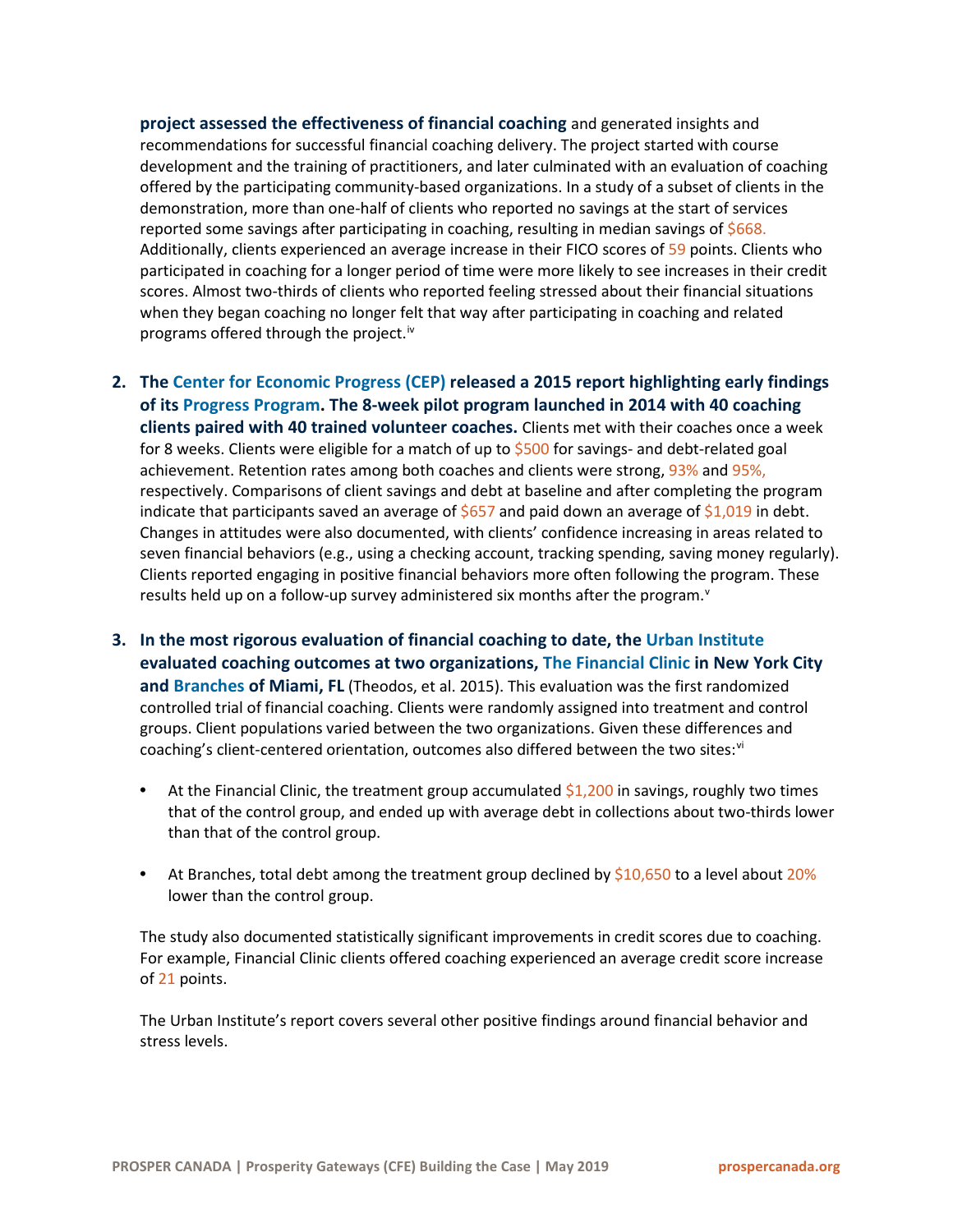# **Integration into primary health care services**

**1. The Citizens Advice service in the UK comprises a network of local charities, the Citizens Advice consumer service and national charity Citizens Advice. Together, these help people resolve their money, legal and other problems by providing information and advice and by influencing policymakers**.

Research conducted in 2016 found that 4 in 5 of Citizens Advice clients felt stressed, depressed or anxious and 3 in 5 clients felt their physical health had gotten worse as a result of their practical problem.<sup>[vii](#page-14-6)</sup>

There is a growing body of evidence which shows that tackling practical problems through advice improves health and wellbeing. National Citizens Advice Impact research reports that 70% of clients said they felt less stressed and 46% said their physical health improved after advice. Of Citizens Advice clients experiencing long-term conditions, 57% said they were better able to manage their condition. [viii](#page-14-7)

Citizens Advice has also investigated the impact that practical problems have on health professionals' time. Their research estimates that 19% of GP appointments are spent dealing with non-clinical problems.<sup>[ix](#page-14-8)</sup> 98% of IAPT practitioners that responded to Citizens Advice research reported that they had dealt with a patient's non-health problems during an appointment in the past month and 57% reported the proportion of time they spend on non-health issues has increased compared to last year.<sup>[x](#page-14-9)</sup>

In 2016, Citizens Advice was appointed to the National Health and Wellbeing Alliance. Xi. Working with the Department of Health, NHS England, Public Health England and the 23 members of the Alliance, Citizens Advice uses its data and evidence to reduce health inequalities, which is one of the key aims of the Alliance.

**2. Prosper Canada collaborated with health researchers from St. Michael's Hospital to develop an online Benefit Screening Tool and pilot it in 7 primary care clinics to boost patient incomes.** Application of the tool was found to be feasible and acceptable to physicians and patients, all patients gained new benefit information, and  $17-18%$  of patients received a new benefit by the one month follow-up.<sup>[xii](#page-14-11)</sup>

St. Michael's researchers have received a subsequent \$1M CIHR grant to conduct a larger randomized control study across 5 provinces. The SPARK study will work with 28 clinics to evaluate the comparative impact of a modest and an intensive benefit screening, referral and follow-up intervention to increase income. Prosper Canada is a partner in this study.

## **Integration into home ownership programs**

Financial education and asset building programs in the US have been linked to improved homeownership outcomes, largely with respect to speeding the transition to home ownership and preventing or mitigating household financial crisis associated with mortgages and ownership: [xiii](#page-15-0)

**•** A 10-year review of Individual Development Account (IDA) programs (where a financial savings incentive is combined with financial education) found no measurable long-term impacts on rates of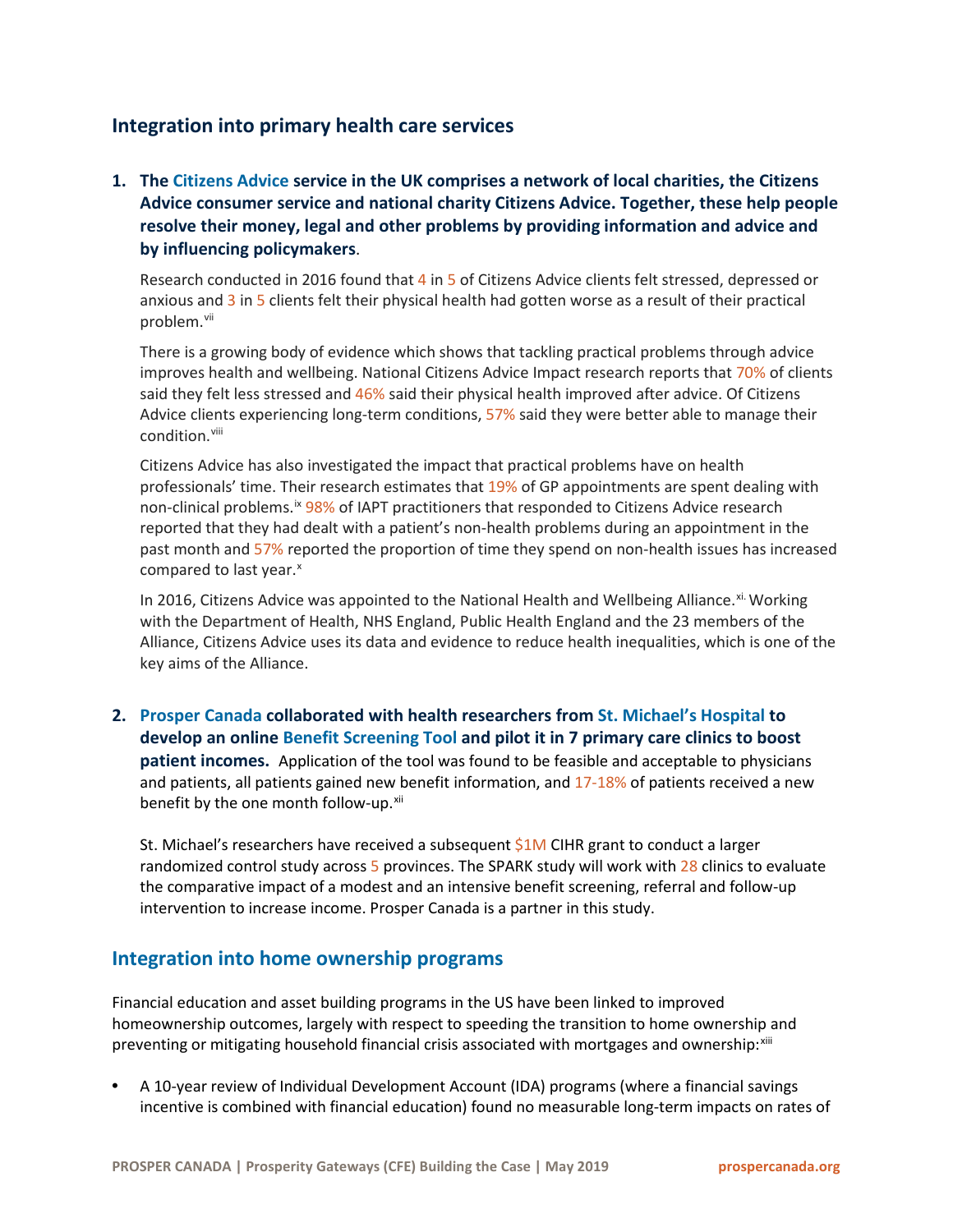homeownership among IDA participants compared to similar low-income Americans. However, the same review concluded that IDAs do seem to boost homeownership rates in the short-term (Gale et al, 2011), in other words, IDAs may help participants move more quickly into ownership.

- **•** This finding is consistent with Canadian results (Leckie et al, 2010) that show low-income participants outside of the IDA program eventually catch up in rates of housing purchases. There is ongoing debate about the relative importance of financial incentives versus financial education in enhancing financial outcomes, but both may be contributing to changes through financial literacy as the mediating variable.
- Another survey of US IDA participants tracked 831 former IDA participants for a period of 4 to 12 years after they had finished the IDA program and purchased a home with their IDA savings (Rademacher, 2010). Compared to similar households that did not take part in IDA programs, the program participants experienced substantially better:
	- **.** Outcomes in their mortgage rates with just 1.5% holding mortgages categorized as "high interest rate" versus 20% of the comparable sample
	- **.** Housing stability with foreclosure rates 2-3% below that of the comparable sample.
- **•** U.S. researchers have also found that financial literacy on its own, without a matching savings grant, can improve housing stability. Hirad and Zorn (2001) found that pre-purchase financial counselling substantially decreased mortgage default rates among low-income homebuyers with reductions in defaults of 20-34% in sub-groups. These results were confirmed by Hartanska and Gonzalez-Vega (2006) who also found that credit counselling reduces mortgage defaults.

# **Integration into housing services**

**1. The Credit Builders Alliance worked with eight affordable housing providers to report rental payments to credit reporting agencies to help tenants increase their credit scores.** In this pilot: $x$ iv

## *Benefits to participants*

- $\bullet$  80% of tenants increased their credit scores by an average of 23 points due to rent reporting
- Higher scores helped tenants access safer, lower-cost financing (e.g. for cars, homes)
- Residents made deeper connections to financial coaching and counselling.

#### *Benefits to participating housing providers*

- Participating housing providers saw an increase in on-time rent payment
- **2. The Family Self-Sufficiency (FSS) Program is a U.S. employment and savings incentive program for low-income families that have housing vouchers or live in public housing**. The program offers case management to help participants pursue employment and escrow accounts into which the public housing agency deposits the increased rental charges that a family pays as its earnings rise. Families that complete the program may withdraw funds from these accounts for any purpose after 5 years.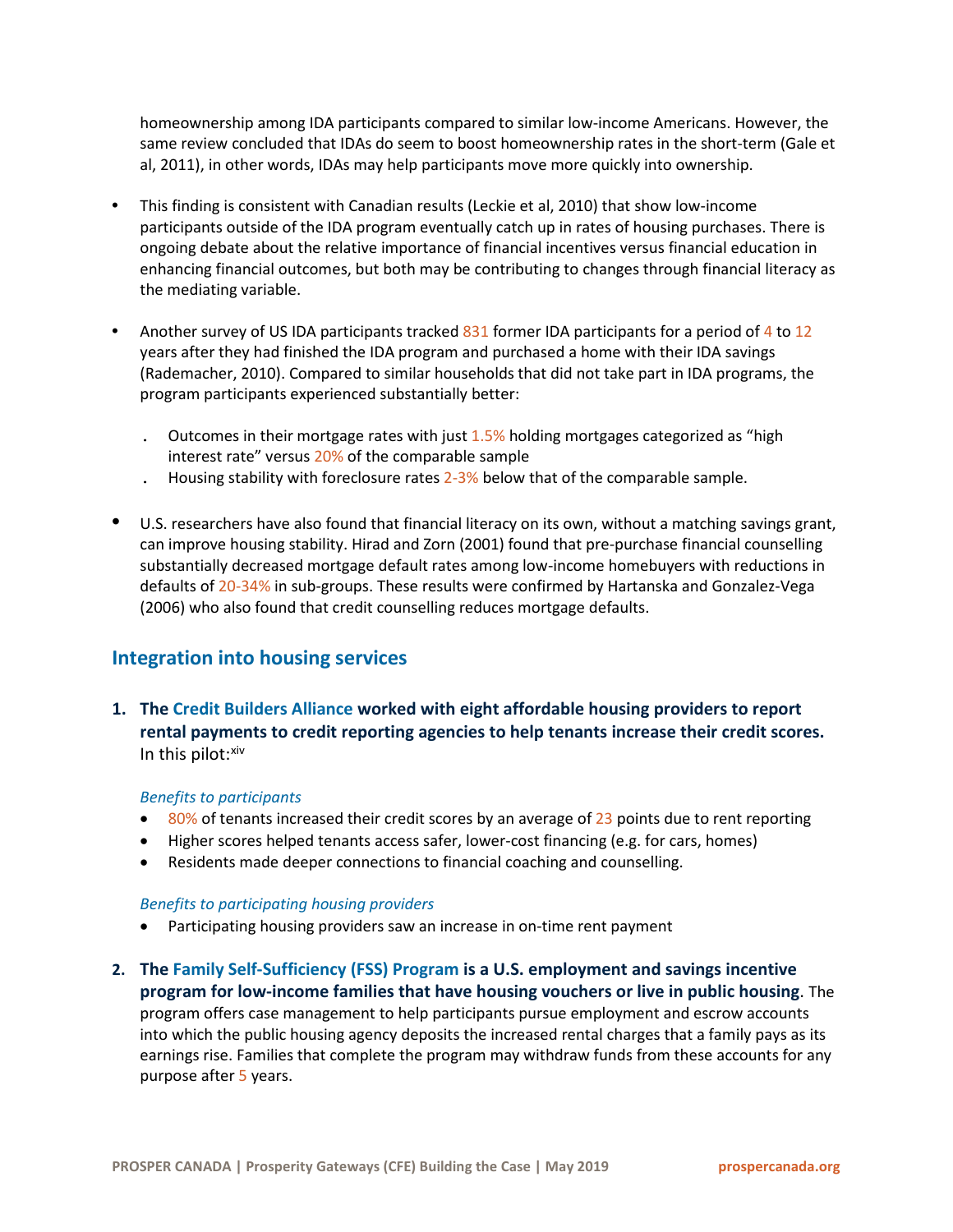### *Benefits to participants*[xv](#page-15-2)

The primary benefit of FSS participation is asset accumulation. National FSS data over a one year period (1999-2000) showed:

- 48% of participants enrolled for **12+** months had positive escrow balances averaging \$2,400
- These participants added an average of  $$300$  per month to their accounts
- **45%** of families successfully completing the program received almost \$5,000 on average in escrow funds.

National data also suggested an improvement in employment status and fulltime work but it wasn't possible to determine the extent to which these changes were attributable to FSS. However, data from some individual FSS programs indicated that a substantial proportion of families experienced a large increase in earnings while participating in FSS.

### Benefits to participating public housing agencies<sup>[xvi](#page-15-3)</sup>

- Improved relations with tenants, property-owners, and the local community
- Ability to provide better, more comprehensive services to residents e.g. job training and child care referrals and facilitating purchase of their own homes.
- Ability to serve more families, as participants transitioned more quickly to market housing, freeing up subsidies for others.
- Increased standing with Housing and Urban Development and more funding opportunities.
- **3. The Compass Working Capital FSS Program provided additional outreach, financial education classes and financial counseling to enrollees in 3 Massachusetts housing authorities**. This increased FSS enrolment, significantly increased enrollees' annual incomes, and led to improved debt and credit behaviour and the accumulation of assets for homeownership and education.<sup>[xvii](#page-15-4)</sup>

## **Integration into homeless services**

Financial exclusion and insecurity, and low financial literacy, all contribute to and exacerbate homelessnes[s.](#page-15-5) Research by Prosper Canada shown that residents of transitional housing and users of rent banks: xviii

- **•** Are often financially excluded from mainstream banking services.
- Often use high cost, high risk alternative or "fringe" financial services
- Express a strong demand for financial education and for opportunities to practice new financial patterns with real money, real financial goals, and real financial rewards when they succeed.

Housing service providers also recognize the importance of financial capability (literacy and inclusion) among the key life skills their clients are seeking.<sup>[xix](#page-15-6)</sup> Financial Empowerment programs such as [Independent Living Accounts \(ILAs\)](http://prospercanada.org/getattachment/09949af5-be29-4629-8b2b-e0ca60ae10b9/Independent-Living-Accounts-Leaving-Homelessness-i.aspx)<sup>[xx](#page-15-7)</sup> have been shown to have positive effects on reducing homelessness or a positive return on investment.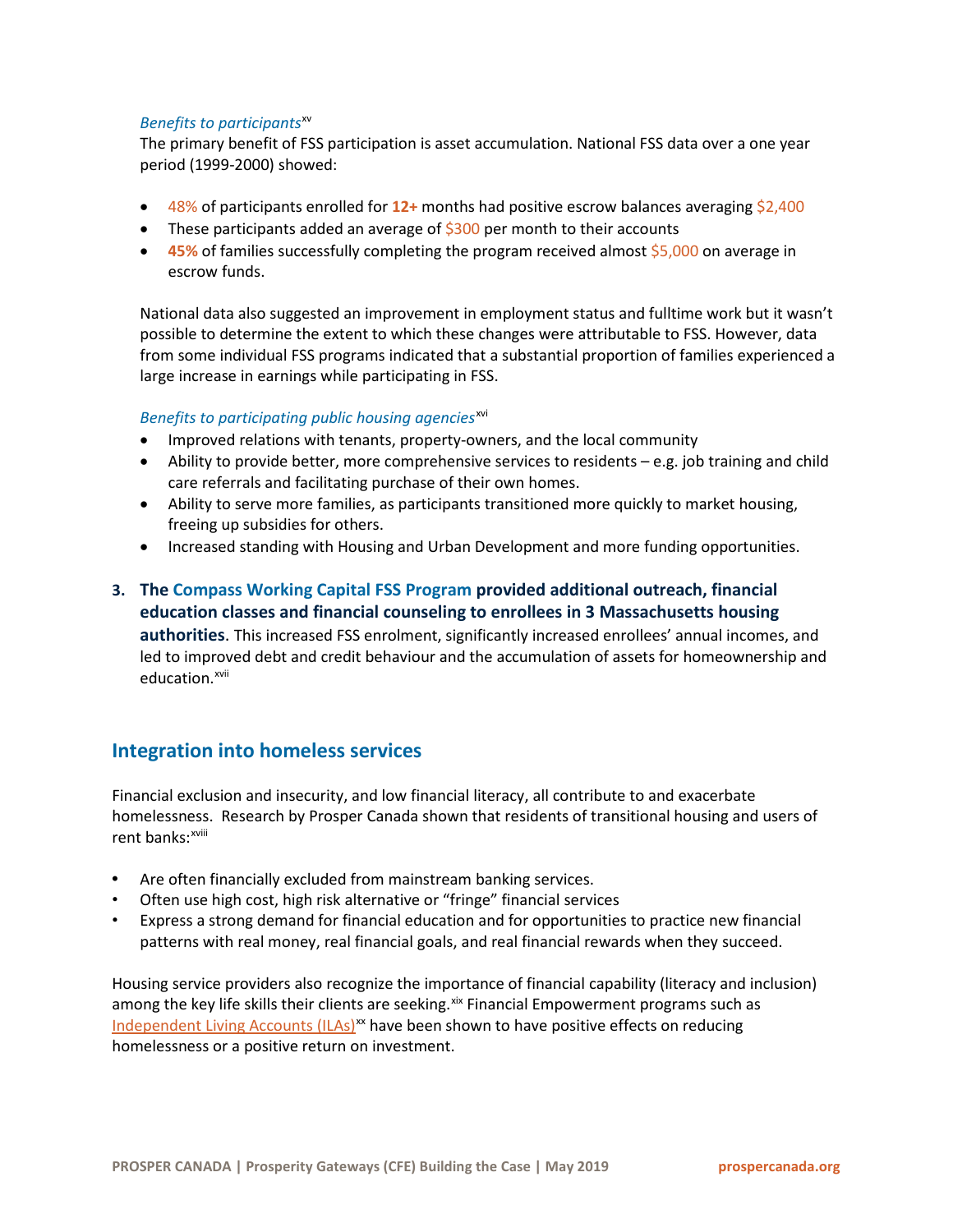**In 2008, the Toronto Community Foundation sponsored Prosper Canada (then SEDI) to research the effectiveness of its Independent Living Account (ILA) Project, which offered transitional housing residents financial education and matched saving incentives to support their transition to independent living.** ILA participants were assisted to open a bank account and start saving, with SEDI offering  $$3$  in matching credits for each  $$1$  saved, up to a maximum personal savings of  $$400$ . Participants were also required to work with a case manager on a savings plan and attend approximately 12 hours of financial education workshops. Participants who met all of the program requirements were eligible to use their credits, combined with their own savings, to pay for first and last month's rent, utility hook up, moving expenses as well as employment supports.

The study quantified the return on investment for ILA and gathered feedback from delivery partners on the strengths and weaknesses of the model to evaluate is scaling potential. It found that ILA generated (conservatively) a return of  $\frac{2.19}{2}$  for every dollar of project costs, within the first year following project graduation. The analysis of the base case (existing environment) estimated a negative return of nearly -\$0.74 for each dollar invested in the system of support available to non-ILA participants moving through the housing continuum to exit homelessness. The six shelter/ transitional housing ILA partners were overwhelmingly positive about the program's benefits and supportive of future expansion of the program. There was consensus that the ILA is a useful tool to promote self-sufficiency and prepare individuals for independent living.<sup>[xxi](#page-15-8)</sup>

## **Integration into training and employment services**

Workforce development programs and financial capability services share similar goals – both focus on ensuring individuals have the tools to participate in, contribute to and benefit from the mainstream economy. These services are strongly inter-related and become less effective when siloed.<sup>[xxii](#page-15-9)</sup> Many placement rates, number of hours worked, wages and job retent[i](#page-15-10)on all tend to increase. xxiii youth and adults come to workforce development programs not only struggling to find a job but also with other financial challenges. Financial capability services have a track record of increasing employment outcomes while addressing the other dimensions of an individual's financial life. Evaluations have shown that by integrating financial capability services into employment services, job

- **The Capacity Building Initiative, launched by the New York City Office of Financial Empowerment found that financial counseling made a difference for participants in two city workforce development programs.** Clients who also received financial counseling, which included reviewing credit reports, establishing budgets, opening checking or savings accounts, or paying down debt, had higher job placement rates compared to individuals who only participated in the workforce development program.<sup>[xxiv](#page-15-11)</sup>
- **The Center for Employment Opportunities, which serves formerly incarcerated adults, provides job training and links to full-time employment.** Research found that those who received financial counseling with employment services earned a higher average salary after one year of employment than comparison group clients. The counseling group was getting paid an average of \$11.80 per hour, while the comparison group was getting paid an average of \$10.72 per hour; after a year of employment, this would amount to more than \$2,200 in increased yearly pay for the counseling group. $xxy,xxy$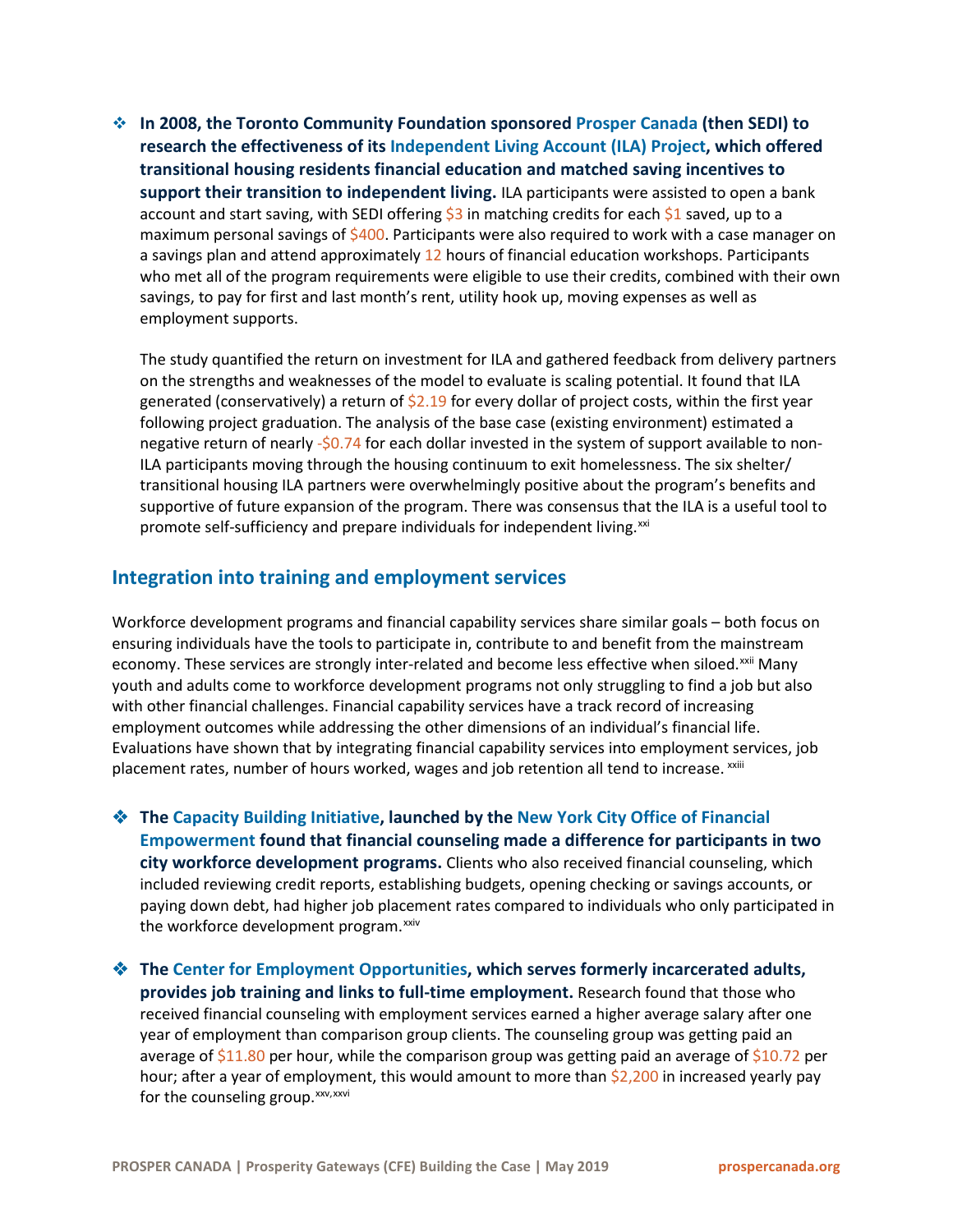**The Small Business Services program in New York City began offering new financial development strategies, such as pulling credit reports and opening bank accounts, with their core business services.** Participants who opened a checking account secured 12 additional hours of work per week compared to participants who did not complete any financial capability milestones.<sup>xxvi[i,](#page-15-14)xxv[i](#page-15-15)ii</sup>

 **In 2008, the New York City's Department of Small Business Services, the agency responsible for the City's adult workforce services, hired The Financial Clinic to design and embed program elements that would improve financial security for low-wage earners.** Targeting its *Advance at Work* program, the Clinic created and calibrated a set of financial security milestones designed to promote customers' career advancement, assisting the career coaches with training and technical assistance.

Customers who worked with a career coach but did not work on financial security secured, on average, nine more hours of employment each week, and earned an additional \$173 each week. However, when the career coach incorporated financial security-building strategies into their work, average hours worked and average income increased significantly. Participants who achieved one financial security milestone secured, on average, 10 more hours of employment each week, while those who achieved two milestones worked 12 more hours. Participants who achieved three financial security milestones secured, on average, 15 more hours of employment each week, and earned an additional  $$219$  each week – a 67% increase in hours worked and 27% increase in earnings.<sup>[xxix](#page-15-16)</sup>

Consistent saving is also a tool for high impact job advancement. Low-wage workers whose career coaches assisted them in establishing automatic savings demonstrated a 31% higher increase in weekly earnings than those who did not receive any financial coaching services.<sup>[xxx](#page-15-17)</sup>

Access to low-cost, mainstream banking facilitates job success. Job seekers whose career coaches helped them to open low-cost bank accounts had a 33% higher increase in their work hours than those who did not receive any financial coaching services.<sup>[xxxi](#page-15-18)</sup>

 **The Annie E. Casey Foundation developed the Centers for Working Families (CWF) concept as a response to the challenges facing such low-income working adults and their families.** CWF offers a framework for delivering key services and financial supports to low-income families us[i](#page-15-19)ng a convenient and integrated approach – all designed to foster new economic opportunities. xxxii The CWF approach re[v](#page-15-20)olves around intentionally offering clients a set of focused services in three overlapping areas: xxxiii

- **•** *Employment*  including assistance with job readiness, job placement, occupational skills training, education and career advancement.
- **•** *Benefits and work supports* helping clients gain access to public benefits, tax credits, financial aid and other benefits to improve their financial security.
- **•** *Financial services*  workshops, classes, one-on-one counseling and access to well-priced financial products and services to help clients improve their household finances and build assets.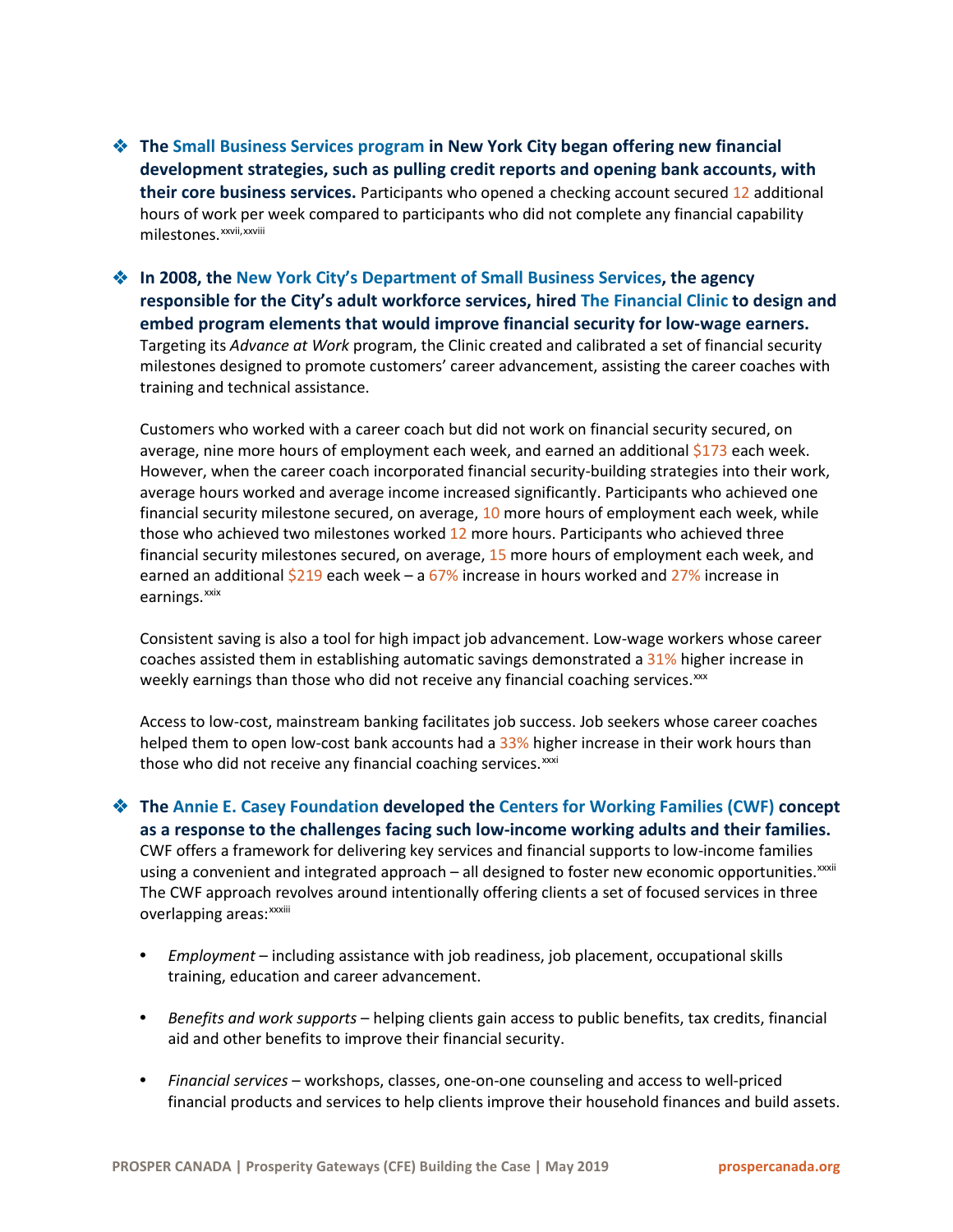As of early 2009, more than 20,000 participants had received CWF services, with approximately twothirds receiving bundled services. In 2008 Abt Associates conducted an interim analysis of service and outcome results for three [C](#page-15-21)WF sites. Abt's initial review of results showed that the sites were achieving promising results: xxxiv

- **•** The three sites were providing bundled services (at least two of the three key CWF services) to a high percentage of clients – ranging from 56% to 88%.
- **•** *Clients who receive bundled services were three to four times more likely to achieve a major economic outcome* (such as staying employed, earning a vocational certification or associate's degree or buying a car) than clients receiving only one type of service.
- **•** Clients who received high-intensity bundled services (i.e., more intensive support services) were five times more likely to achieve a major economic outcome than clients who received nonbundled assistance.
- **To improve low-income families' financial well-being, the Local Initiatives Support Corporation (LISC) provides community organizations financial support and technical assistance to operate Financial Opportunity Centers (FOCs).** Based on the Center for Working Families model developed by the Annie E. Casey Foundation, FOCs seek to increase low-income families' financial prospects by providing integrated services in three core areas: financial counseling, employment assistance, and assistance accessing public benefits to supplement income from work.<sup>[xxxv](#page-15-22)</sup>

In 2010, the Corporation for National and Community Service (CNCS) awarded LISC a Social Innovation Fund grant to expand and evaluate the FOC model. By September 2016, the model had expanded from  $24$  centers in 6 cities to over  $75$  centers in 30 U.S. cities.<sup>xxxvi</sup>

LISC contracted the Economic Mobility Corporation (Mobility) to conduct an independent evaluation of the effectiveness of five FOCs in Chicago. The study used a quasi-experimental design that compared program participants' outcomes to those of a similar group of job seekers. After collecting data for the FOC and comparison group members, Mobility used propensity score matching to select the final study sample. This approach produced a strong comparison group of individuals who were similar to FOC participants i[n](#page-15-24) their financial situations and motivation to find employment and in the labor market they faced.<sup>xxxv[i](#page-15-25)i</sup> Mobility' primary findings regarding program impacts included:<sup>xxxviii</sup>

- **•** *The percent of FOC group members who were employed year-round increased almost 21 percentage points from the year before* to the second year after program entry—a change that was significantly greater than that among comparison group members. Both FOC and comparison group members experienced about a 15 percentage-point increase in the likelihood of being employed at all during the year and a  $$2,000$  increase, on average, in annual earnings. The small differences between the groups in employment rates and earnings were not statistically significant.
- **•** *The increased employment did not translate into positive impacts on participants' net income two years after program entry.* While participants' earnings from work increased, monetary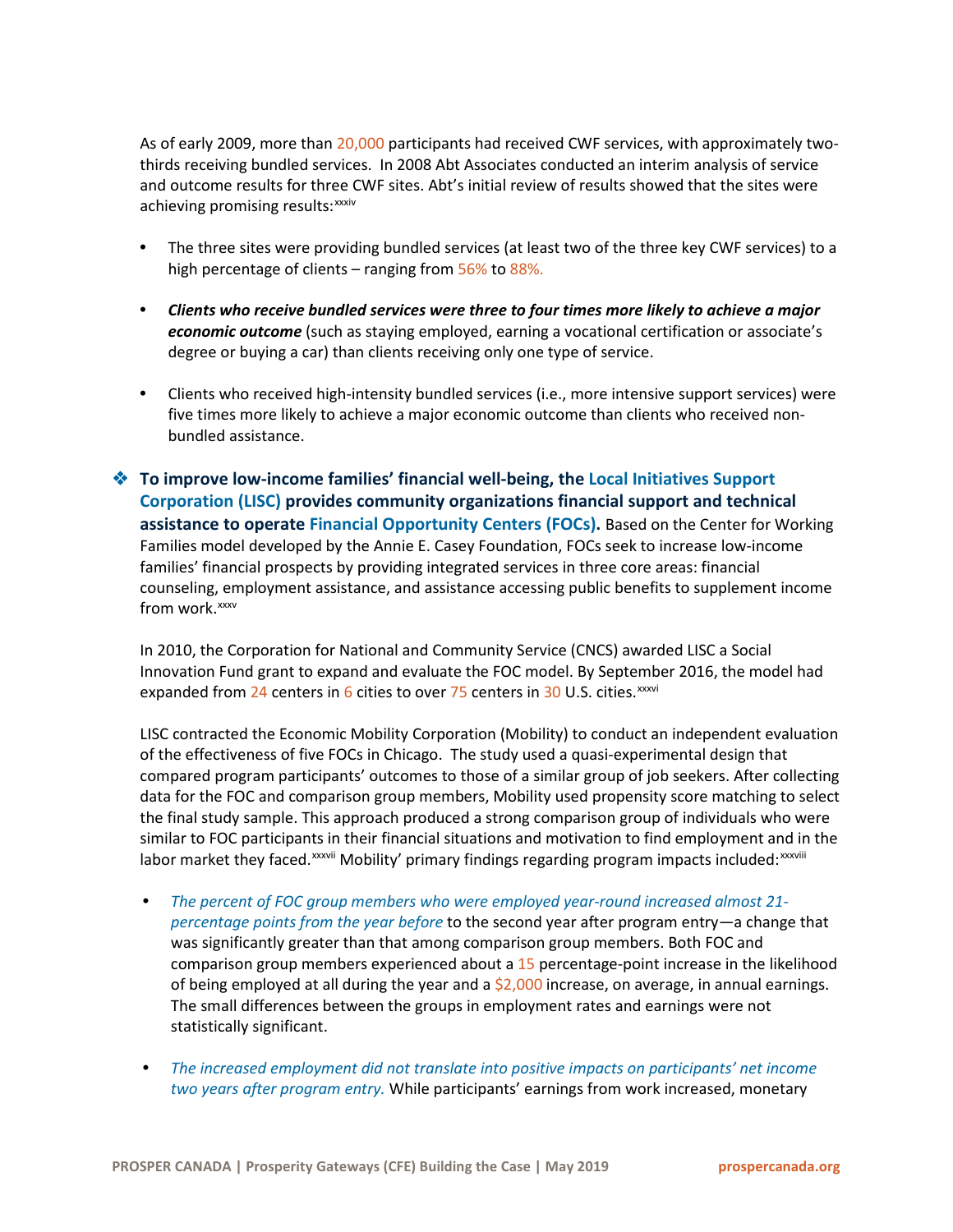support from family and friends decreased, as did reliance on unemployment insurance benefits. At the same time, participants' expenditures on basic living expenses, including rent, utilities, and food, increased.

- **•** *The FOCs had significant positive impacts on participants' credit.* FOC participants were more likely to have positive activity on their credit reports in the form of on time payments on loans, credit cards, and other lines of credit, as well as trade accounts with positive ratings. Among individuals who lacked a credit score at program entry, FOC group members were significantly more likely than those in the comparison group to have a score after two years—a 9.3 percentage-point difference. Among those who had more-recent credit activity at program entry, FOC group members were significantly more likely than those in the comparison group to have prime credit scores after two years—a 13.8 percentage-point difference.
- **•** *There were no significant impacts on participants' net worth. However, two years after program entry, FOC participants were less likely than comparison group members to have any debts unrelated to asset accumulation*, such as medical or legal debts, child support arrears, or back taxes.
- **•** *37% of all study participants who sought assistance from the FOCs had at least two meetings with both the FOC financial and employment counselors. Among these participants, the FOC programs produced more consistently significant positive impacts.* On average, in the second year after program entry, FOC participants who had two or more meetings with the financial and employment counselors earned  $$436$  more and worked 132 hours more than comparison group members. These FOC participants were also significantly more likely than comparison group members to have a prime credit score after two years—a 6.4 percentage-point difference.

In sum, relative to the comparison group, FOC participants were more likely to: $xxix$  $xxix$ 

- **•** Be employed year-round
- **•** Have reduced certain types of debts
- **•** Have built more positive credit histories as reported on their credit reports.

These advances had not translated into improvements in net income or net worth, which perhaps was not surprising given the FOC participants' limited recent attachment to the labor market, lack of assets, and level of debt when they entered the programs.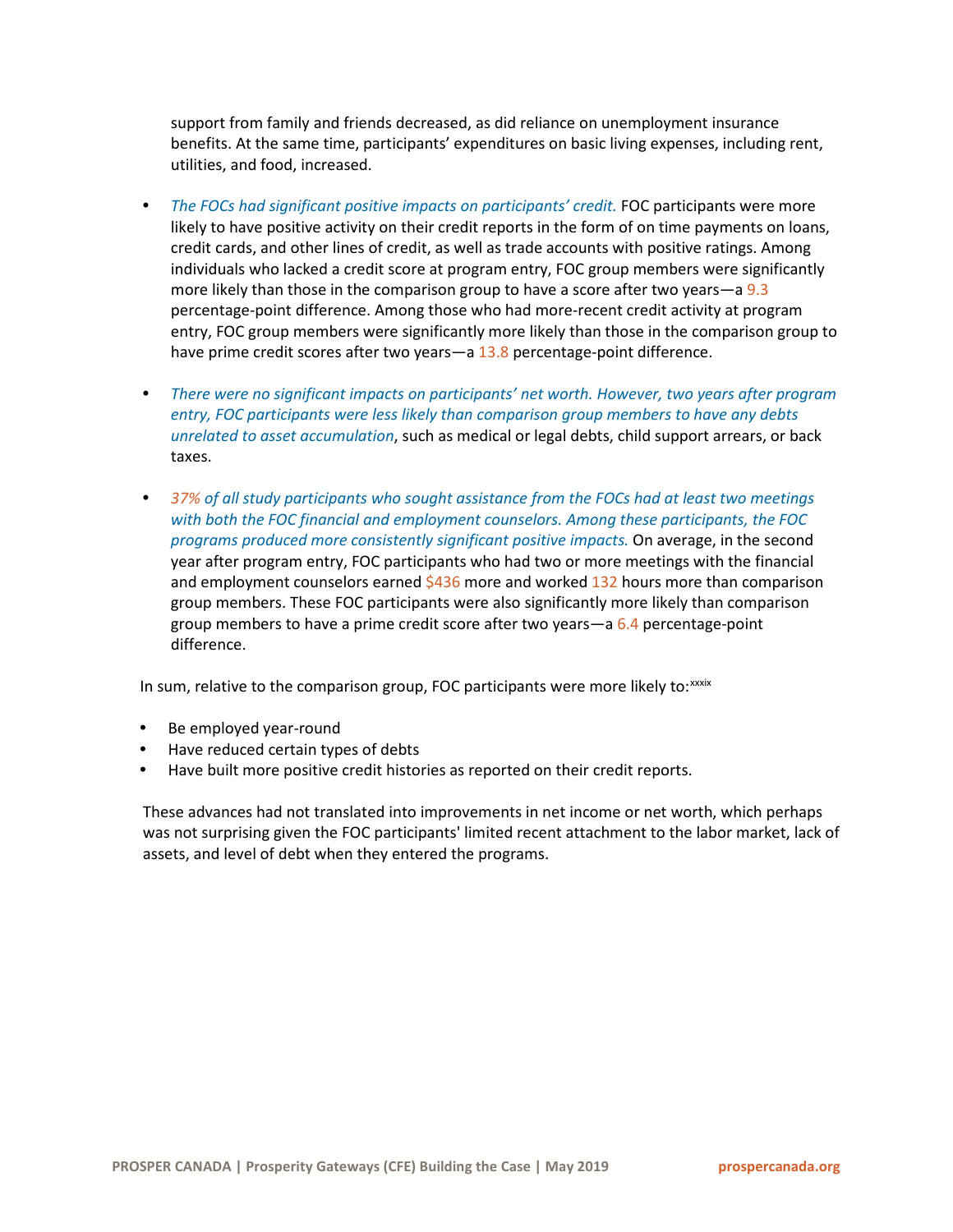# **MAKING THE CASE IN CANADA**

# **Financial empowerment champions: What the evidence says**

# **National Financial Empowerment Champions Project**

## **Description**

The ESDC-funded **National Financial Empowerment Champions (FEC) Project** was established to pilot the delivery of financial empowerment services to **175,000+** vulnerable Canadians (living in or at high risk of poverty) from Jan 1 2016 – Oct 31 2020. Prosper Canada committed to matching ESDC's **\$5.3M** investment. Services are delivered by **5** national Financial Empowerment Champion (FEC) organizations and local partners in Vancouver, Edmonton, Calgary, Winnipeg, and Montreal.

## **Outcomes**

**In under 39 months, this project has already exceeded its 5-year service target – reaching 236,000+ financially vulnerable Canadians:** 

- **101,328** individuals helped to tax file and access **\$305M** in new income
- **112,133** individuals participated in financial education
- **31,429** individuals received one-on-one financial coaching
- **4,215** children from low-income families now have an RESP and Canada Learning Bond
- **2,772** individuals helped to set up direct deposit
- **523** individuals helped to open a bank account
- **3,785** new community financial educators trained
- **1,087** community RESP/CLB/CESG promoters trained

#### **Impact**

Evaluation not yet completed.

## **Cost-effectiveness**

The National FEC Program is highly cost effective and has delivered real value for Canadians:

- Helping 236,000+ people improve their financial health for just  $$67$  per person on average,<sup>38</sup> and a total cost to the federal government of just  $$14$  per person<sup>[xl](#page-15-27)</sup> to date
- Enabling low and modest income participants to access over \$315 million in new income
- Mobilizing 3,098 service delivery volunteers to date
- Consistently exceeding most delivery targets.

Prosper Canada and FEC partners have raised over  $$12.6M$  to date in additional funding, significantly exceeding our goal of matching ESDC's \$5.3M investment.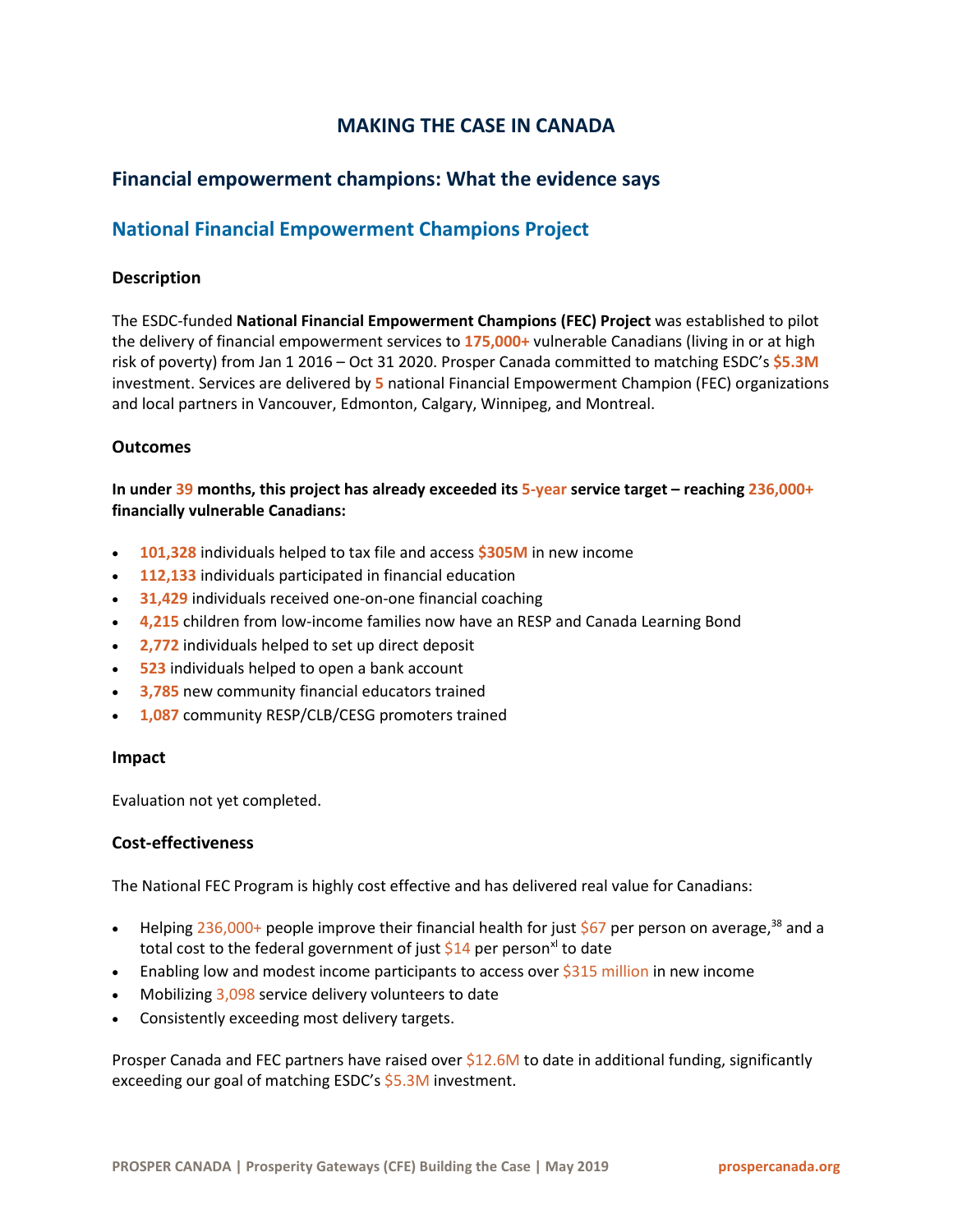# **Ontario Financial Empowerment Champion Project**

## **Description**

Funded by the Ontario government, **Ontario Financial Empowerment Champions (FEC) Project** was established to pilot the delivery of financial empowerment services to **50,000+** low and modest income Ontarians from Sept 1 2016 – Mar 31 2021. Prosper Canada committed to matching Ontario's **\$3M**  investment. Services are delivered by **5** Financial Empowerment Champion (FEC) organizations and local partners in London*,* Ottawa, Sudbury, Thunder Bay and Toronto.

### **Outcomes**

**In just 28 months, a parallel provincially funded Ontario Financial Empowerment Champions (OFEC) Project enabled 33,566 Ontarians to access \$107M+ in new income and improve their financial capability and health:** 

- **18,112** received **help to file their taxes**
- **9,133** received **financial coaching** and built a financial action plan
- **6,689** participated in **financial education**
- **3,600 benefit applications** were submitted
- **2,297** set up **direct deposit**

#### **Impact**

The Ontario Ministry of Children, Community and Social Services (MCCSS) has commissioned an independent third party evaluation of the program which is currently underway.

#### **Cost-effectiveness**

At a cost of  $$2.4M$  or just  $$72/person<sup>xli</sup>$  $$72/person<sup>xli</sup>$  $$72/person<sup>xli</sup>$  to the Ontario government (at Dec 2018), the Ontario FEC Program is highly cost effective and delivers real value for Ontarians. Outcomes to date (at Dec 2018) include:

- Helping 33,566 Ontarians improve their financial health
- Enabling low and modest income participants to access over \$107 million in new income
- Mobilizing 26,800 volunteer hours to date
- Consistently exceeding most delivery targets.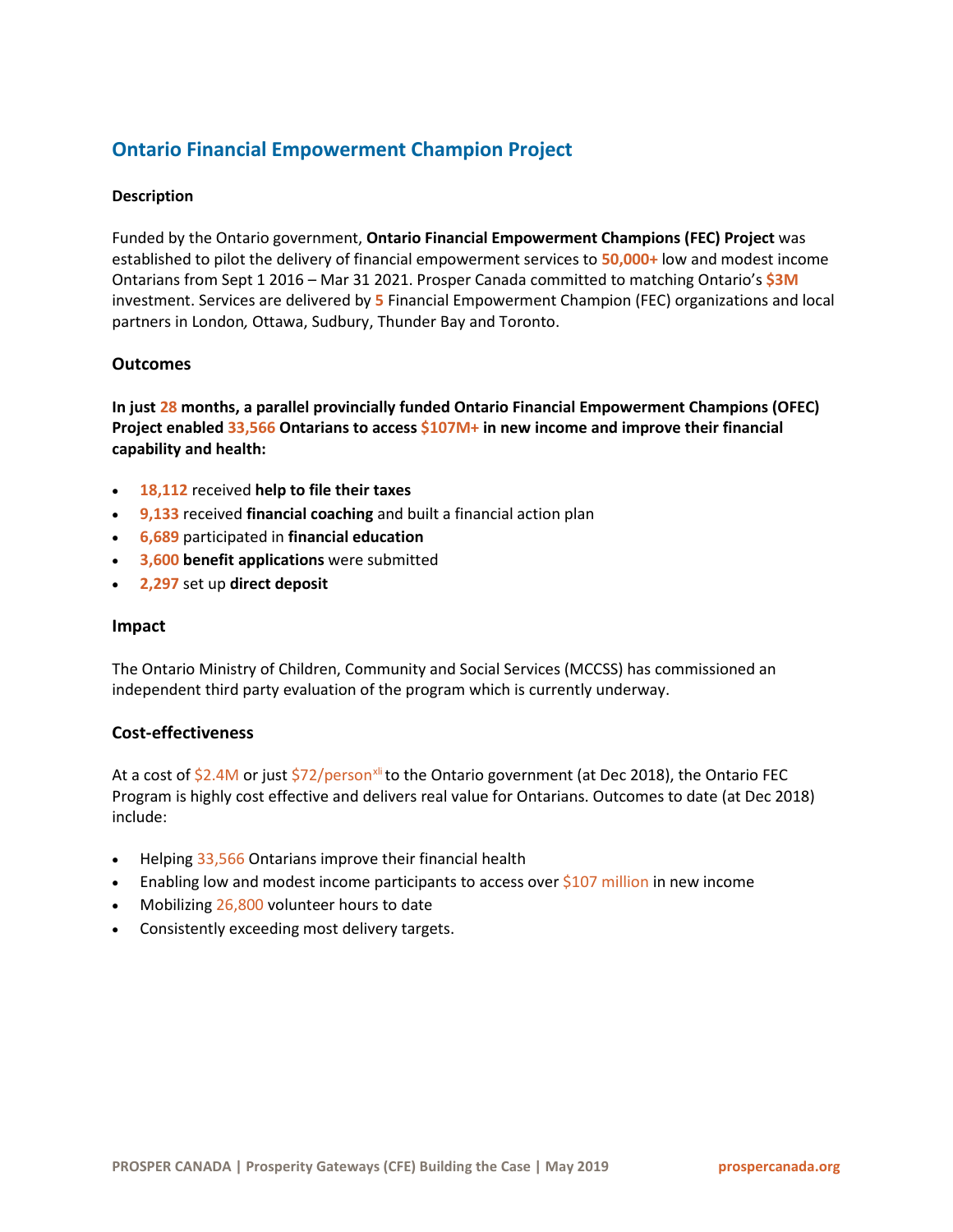# **Ontario Financial Empowerment and Problem Solving (FEPS) Program**

## **Description**

Funded by the Ontario government, the **Ontario Financial Empowerment and Problem Solving (FEPS) Program** is a variant on the Financial Empowerment Champion model, offering individualized financial help, tax filing and benefit assistance, and financial education to low and modest income Ontarians with urgent financial problems.

FEPS was created in 2003 by West Neighbourhood House, a neighbourhood multi-service agency in Toronto's west end and then expanded to include Agincourt Community Services Association and Jane Finch Community and Family Centre. Based on the evaluated success of the program, the Ontario government funded Prosper Canada to help delivery sites formalize the program and expand it to two more communities (Ottawa and Kitchener) in 2015/6 and 2016/7. In 2017, the government invested **\$3M** to renew support for Prosper Canada and **4** sites for **4** more years (Apr 1 2017 to Mar 31 2021). The Ottawa site transitioned to the Ontario FEC Program.

FEPS is now delivered by the Agincourt Community Services Association, Jane Finch Community and Family Centre and West Neighbourhood House in Toronto and by the Working Centre in Kitchener. Prosper Canada provides central training, collaboration support, financial management, administration, data management, and reporting.

## **Outcomes**

## **Over the period Apr 1, 2015 to Mar 30, 2019, the FEPS program served 50,000+ financially vulnerable Ontarians:**

- **29,044** received tax filing assistance enabling them to access **\$164M** in new income
- **15,770** received one-on-one help with urgent financial problems
- **3,240** participated in financial education workshops
- **2,823** participated in other community financial education events
- **1,169** benefit applications were filed.

#### **Impact**

MCCSS commissioned an independent, third party evaluation to assess FEPS' impact over the period 2015-2017. The evaluation found:[xlii](#page-15-29)

- A strong need and demand for the program
- That it complemented other more generic financial and tax filing services by providing tailored and individualized intervention for low-income Ontarians with complex financial problems
- The program has an important impact on participants' understanding of their financial situation
- Most participants accessed new benefits and entitlements (almost  $$42M$  over the study period)
- Participants with more attachment to the program also experienced greater readiness for and improved financial decision making and reduced distress and worry.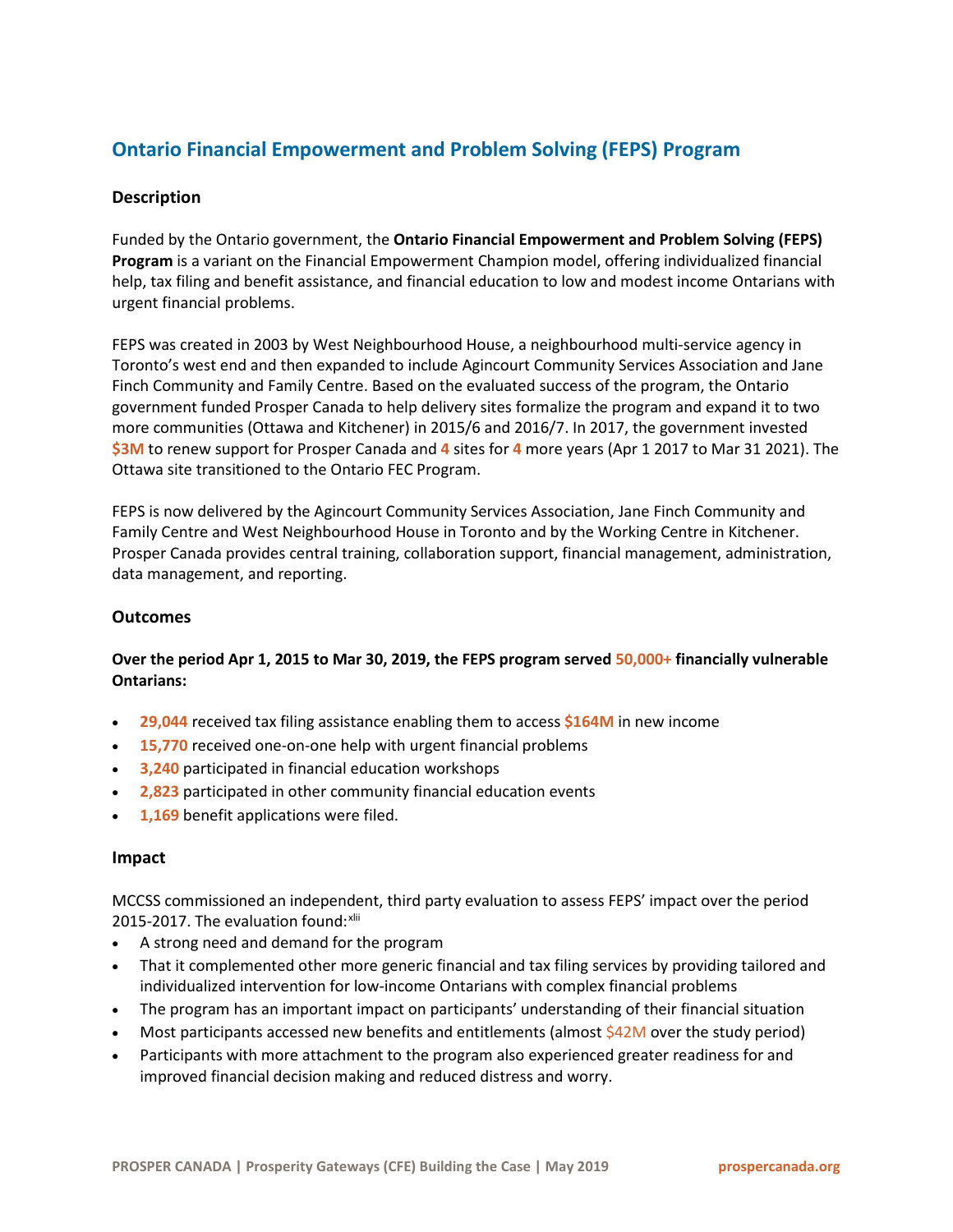Individual case studies of 12 FEPS participants showed that all participants experienced a decrease in financial stress and a positive outcome – such as:

- less debt
- ability to effectively budget
- being able to save
- improved health
- eating more nutritious food
- reduced substance abuse
- visiting a mental health counselor.

Most had a greater awareness of their financial situation, improved confidence in their ability to make financial decisions, and recommended the service to friends and family members. Many said they now felt prepared to handle a future financial decision or crisis and had set a financial goal such as saving money, paying bills on time and/or avoiding debt. Half said they received new income from government tax credits and benefits. The majority could not identify any other program or initiative that duplicated the services offered.

## **Cost-effectiveness**

The Ontario government's \$2.8M investment to date (Apr 2015 – Mar 2019) in the FEPS program has delivered high value for Ontarians:

- Generating over  $$164M$  in income for low and modest income participants (Apr 2015 Mar 2019)
- Costing just \$55 per participant on average according to a third party evaluation<sup>42</sup> (Apr 2015-Mar 2017)
- Mobilizing  $9,286$  volunteer hours from over  $488$  volunteers (Apr 2015 Mar 2019)
- Consistently exceeding all delivery targets

l

<span id="page-14-9"></span><sup>x</sup> *Ibid*

<span id="page-14-0"></span><sup>i</sup> Cities for Financial Empowerment Fund. *[An Evaluation of Financial Empowerment Centers: Building People's](http://cfefund.org/wp-content/uploads/2017/07/FEC-Evaluation.pdf)  [Financial Sustainability as a Public Service](http://cfefund.org/wp-content/uploads/2017/07/FEC-Evaluation.pdf)*. 2018. Pp.12-16.

<span id="page-14-1"></span>ii J. M. Collins, C. Baker, and R. Gorey. *[Financial Coaching: A New Approach for Asset Building?](https://www.aecf.org/m/resourcedoc/AECF-FinancialCoaching-2007-Full.pdf)* PolicyLab Consulting. A Report for the Annie E. Casey Foundation. Baltimore, MD, 2007.

<span id="page-14-2"></span>iii *[Financial Coaching: Review of Existing Research](https://fyi.uwex.edu/financialcoaching/files/2015/10/FinancialCoaching_10.1.pdf)*. Issue Brief 2015-10.1 Center for Financial Security, University of Wisconsin-Madison, October 2015.

<span id="page-14-3"></span>iv Ibid, p.5

<span id="page-14-4"></span><sup>v</sup> *Ibid*

<span id="page-14-5"></span>vi *Ibid*

<span id="page-14-6"></span>viiJ. Lane. *[A debt effect? How is unmanageable debt related to other problems in people's lives?](https://www.citizensadvice.org.uk/Global/CitizensAdvice/Debt%20and%20Money%20Publications/The%20Debt%20Effect.pdf)* Citizens Advice, July 2016.

<span id="page-14-7"></span>viii *[How we make a difference: Our impact in 2017/18](https://www.citizensadvice.org.uk/Global/Public/Impact/Impact%20report%202018%20%E2%80%93%20D4.pdf)*. Citizens Advice, Sept 2018. P.5.

<span id="page-14-8"></span>ixK. Caper and J. Plunkett. *[A very general practice: How much time do GPs spend on issues other than health?](https://www.citizensadvice.org.uk/Global/CitizensAdvice/Public%20services%20publications/CitizensAdvice_AVeryGeneralPractice_May2015.pdf)* Citizens Advice, May 2015.

<span id="page-14-10"></span>xi "NHS England [» Voluntary, Community and Social Enterprise \(VCSE\) Health and Wellbeing Alliance"](https://www.england.nhs.uk/hwalliance/)

<span id="page-14-11"></span>xii SPARK Study proposal submitted to CIHR by Dr. Andrew Pinto and St. Michael's Hospital research team.